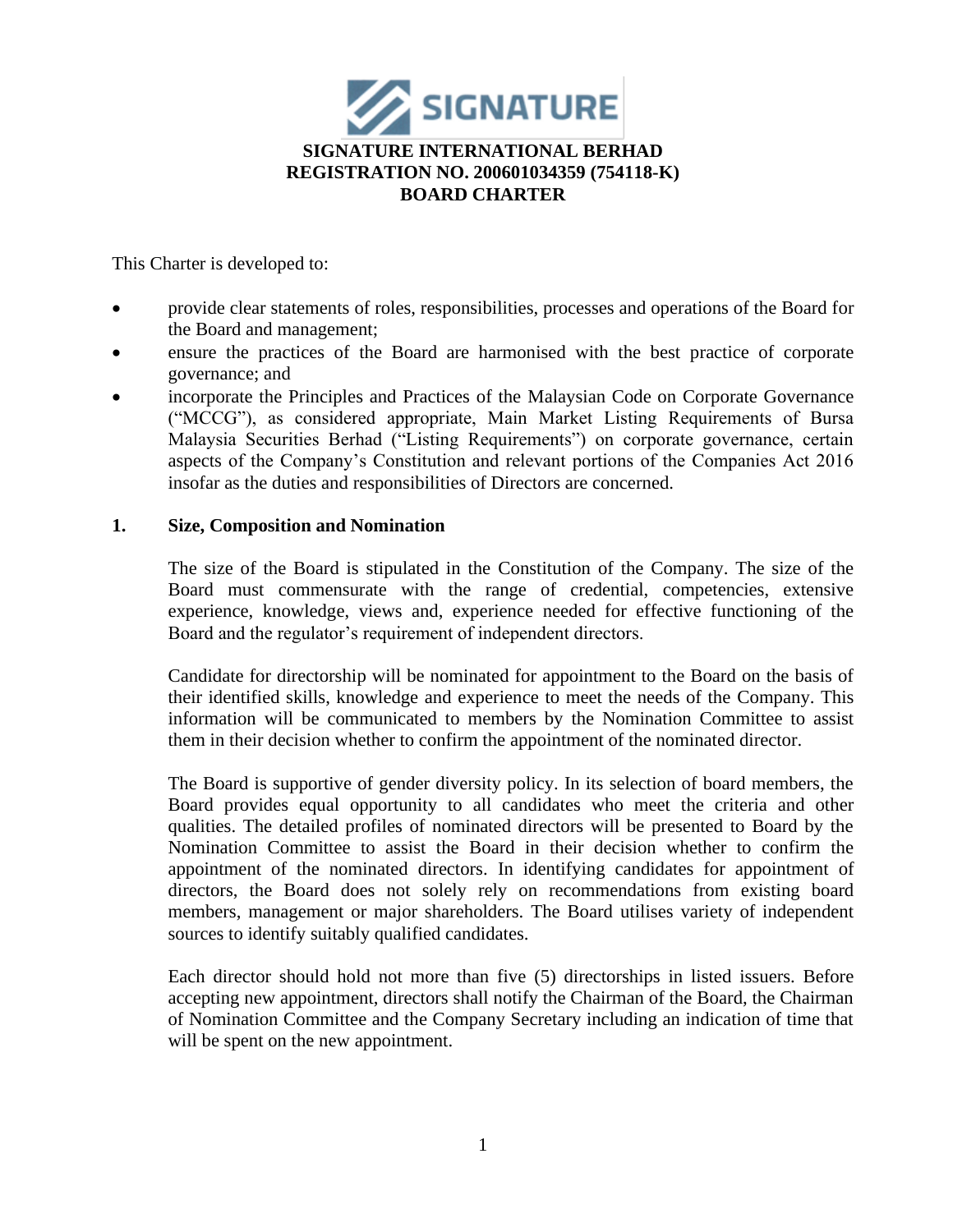

All new Directors appointed to the Board shall undertake an induction program coordinated by the Managing Director and Nomination Committee. For new Directors who are appointed for the first time as Directors of a listed issuer shall attend the Mandatory Accreditation Programme (MAP) prescribed by Bursa Malaysia Securities Berhad ("Bursa Securities") within four (4) months from the date of appointment.

## **2. Roles and Responsibilities of the Board**

Broadly, all directors owe fiduciary duties to the Group and must exercise reasonable care, skill and diligence to ensure the proper management of the entity, including maximising long-term financial returns. The Board is responsible for ensuring that the Company and its subsidiaries ("Group") are managed to achieve this result. The Board will direct and supervise the management of the business and affairs of the Group in the best interest of the shareholders including:

- i. Reviewing and adopting a strategic plan for the Group;
- ii. Overseeing the conduct of the Group's business;
- iii. Identifying principal risks and ensuring the implementation of appropriate internal controls and mitigation measures;
- iv. Management succession planning;
- v. Overseeing the development and implementation of shareholder communications policy for the Group;
- vi. Reviewing the adequacy and the integrity of the management information and internal controls system of the Group;
- vii. Ensuring that Senior Management has the necessary skills and experience, and there are measures in place to provide for the orderly succession of board and Senior Management;
- viii. Establishing and reviewing the policies and procedures on whistleblowing.

The Board may choose to delegate its authority to one or more of its Board Committees. This delegation of authority will be reflected in the terms of reference of the respective Board Committees.

## **2.1 Strategic Functions**

• **Strategic planning :** Approving the Group's strategy, objectives, associated performance indicators and targets and approving any subsequent material variations.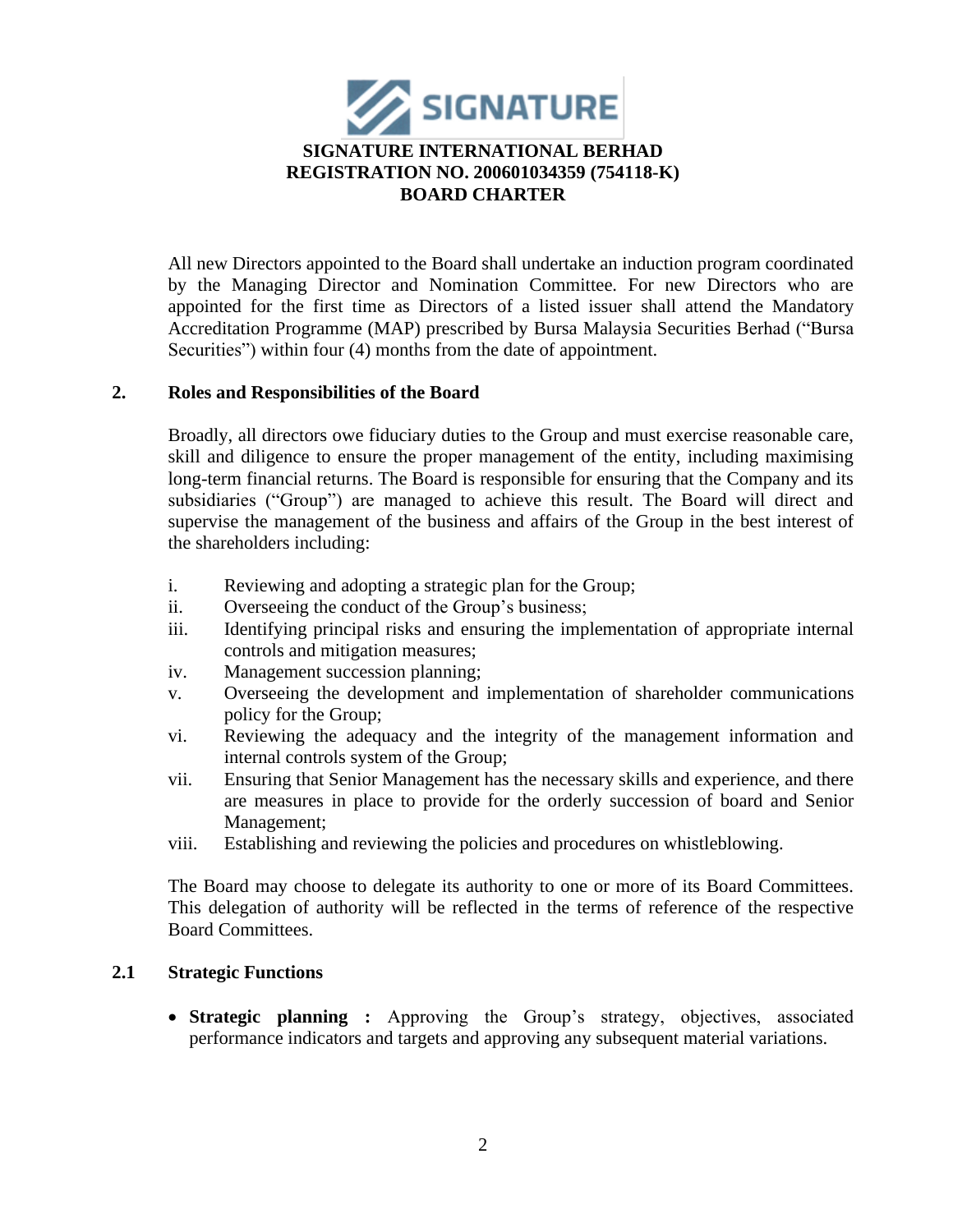

- **Business planning :** Approving, adopting and monitoring the business plan including operating budgets, capital budgets, performance indicators and major projects including corporate restructures/ reorganisation, major capital expenditure, capital management, acquisition and divestitures and any significant initiatives or opportunities.
- **Funding :** Contributing to and approving a strategy for the Group funding, including funding targets, timelines and avenues and appropriately involving itself in liaison and communication with potential sources of funding.
- **Change management** : Overseeing the Group's capacity to identify and respond to changes in its economic and operating environments.
- **Stakeholder liaison** : Appropriately involving itself in liaison and communication with key stakeholders.
- **Performance monitoring** : Overseeing the conduct and performance of the Group to ensure they are being properly and appropriately managed. To discharge this duty, the Board will give specific and regular attention to:
	- i. monitor performance against the strategic and business plans;
	- ii. monitor performance against peers and competitor companies; and
	- iii. enquire and follow up areas of poor performance and their causes.

# **2.2 Governance and Board Matters**

- **Delegation of authority** : Reviewing, approving and, where appropriate, revising the delegations of authority from the Board to the management. These delegations must be clearly conveyed to empower the Executive Directors and the executive team to run the operations of the Group.
- **Committees** : Overseeing the work of the Board Committees including determining the need for specific Committees, reviewing the need for those Committees on an ongoing basis, receiving reports from, reviewing the work of, and considering the recommendations made by each Committee.
- **Information needs** : Dictating its information needs to management including the form, timing, content and style of Board papers and ensuring these are fully addressed on an ongoing basis.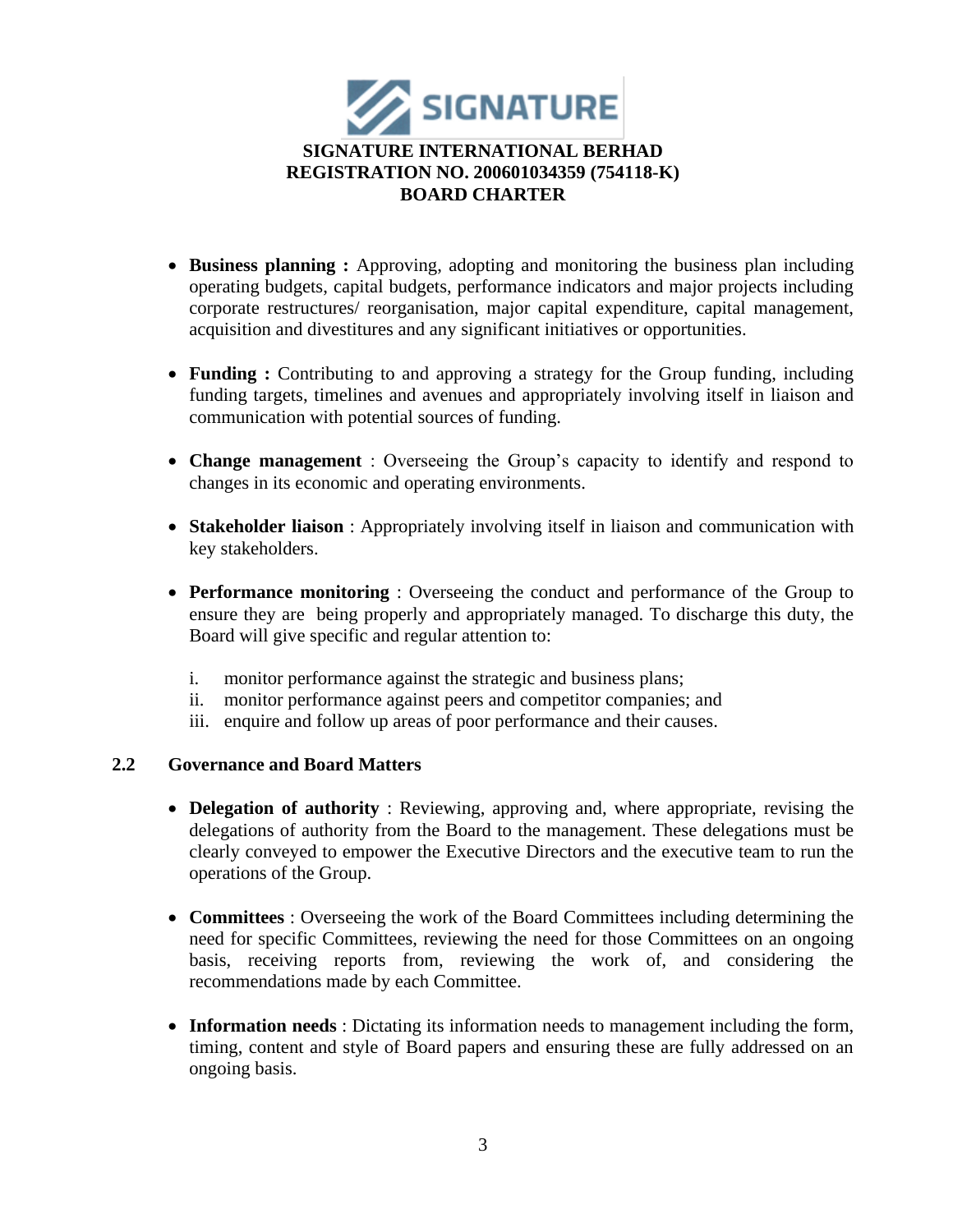

- **Management succession planning** : Ensuring that appropriate plans are in place for the succession of senior management.
- **Other matters** : Attending to corporate governance matters including the identification and nomination to the members of new Directors to fill Board vacancies and to any other matters identified as reserved to the Board.

## **2.3 Risk Management, Compliance and Internal Controls**

- **Risk management** : Defining the Group's risk appetite, approving and overseeing the operation of the Group's corporate risk management framework, assessing its effectiveness, understanding and reviewing the major/ significant risks facing the Group and monitoring their management.
- **Internal controls** : Overseeing, reviewing and monitoring the operation, adequacy and effectiveness of the Group's reporting systems and the overall framework of internal controls established by management including operational, accounting and financial reporting controls.
- **Operational compliance** : Approving, reviewing and monitoring compliance with corporate policies.
- **Legal compliance** : Overseeing, reviewing and monitoring the operation of the Group's procedures to ensure compliance with relevant legislation is actively promoted within the Group. Attention shall also be given to privacy and occupational health and safety programs.
- **Reputation** : Being aware of and, where appropriate, reviewing any litigation, actions, transactions and issues, papers and reports to external/ third parties which impact on the Group and which may attract public, government, regulatory or other interest.
- **Encourage the reporting of unlawful or unethical behavior** : Maintaining a firm stance in encouraging the reporting of unlawful or unethical behavior and ensuring that employees and management are assured of protection where violations are reported in good faith.
- **Anti-Bribery and Anti-Corruption** : Upholding Company's commitment to integrity and ethics and takes a strong stance against the use of corrupt activities.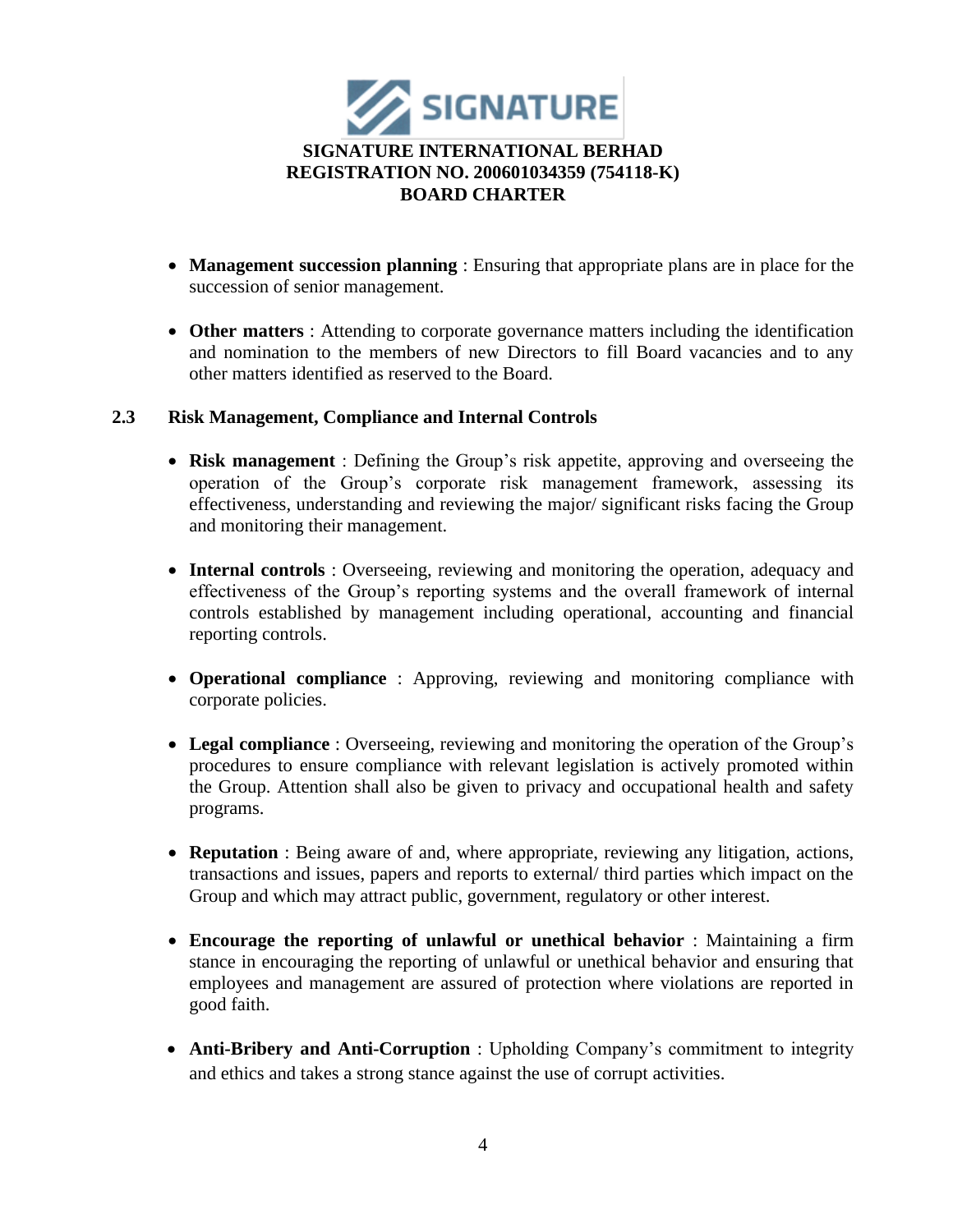

## **2.4 Financial**

- **Financial oversight :** Overseeing all aspects of the Group's financial position including giving specific attention to the quantum, nature and terms of the Group's debt facilities and its ability to meet its debts and other obligations as they fall due.
- **Financial reporting :** Approving the annual audited financial statements, the quarterly financial statements, and the theme and text of the Company's and Group's annual report.
- **Audit :** Selecting the Group's external auditors for approval by the members, approving the appointment of the internal auditors and their respective scopes of work.
- **Related party transactions :** Reviewing and monitoring all related party transactions to identify whether consideration should be given to seeking shareholders' approval and ensuring compliance with the market regulations.

## **2.5 Human Resource**

- **Executive appointment and termination:** The appointment and dismissal of Managing Director, Executive Director; Chief Financial Officer and Company Secretary.
- **Executive performance and development:** Ensuring an appropriate process is in place to recruit, review the performance of, remunerate, train and develop executives and to provide for management succession.
- **Executive compensation:** Reviewing and approving the compensation, equity and incentive schemes in place for the executives to ensure they are appropriate and competitive.
- **Ethical behavior:** Reviewing, approving and monitoring compliance with the Group Code of Ethics, which provides guidance regarding ethical behavior, including approving all proposed revisions or waivers.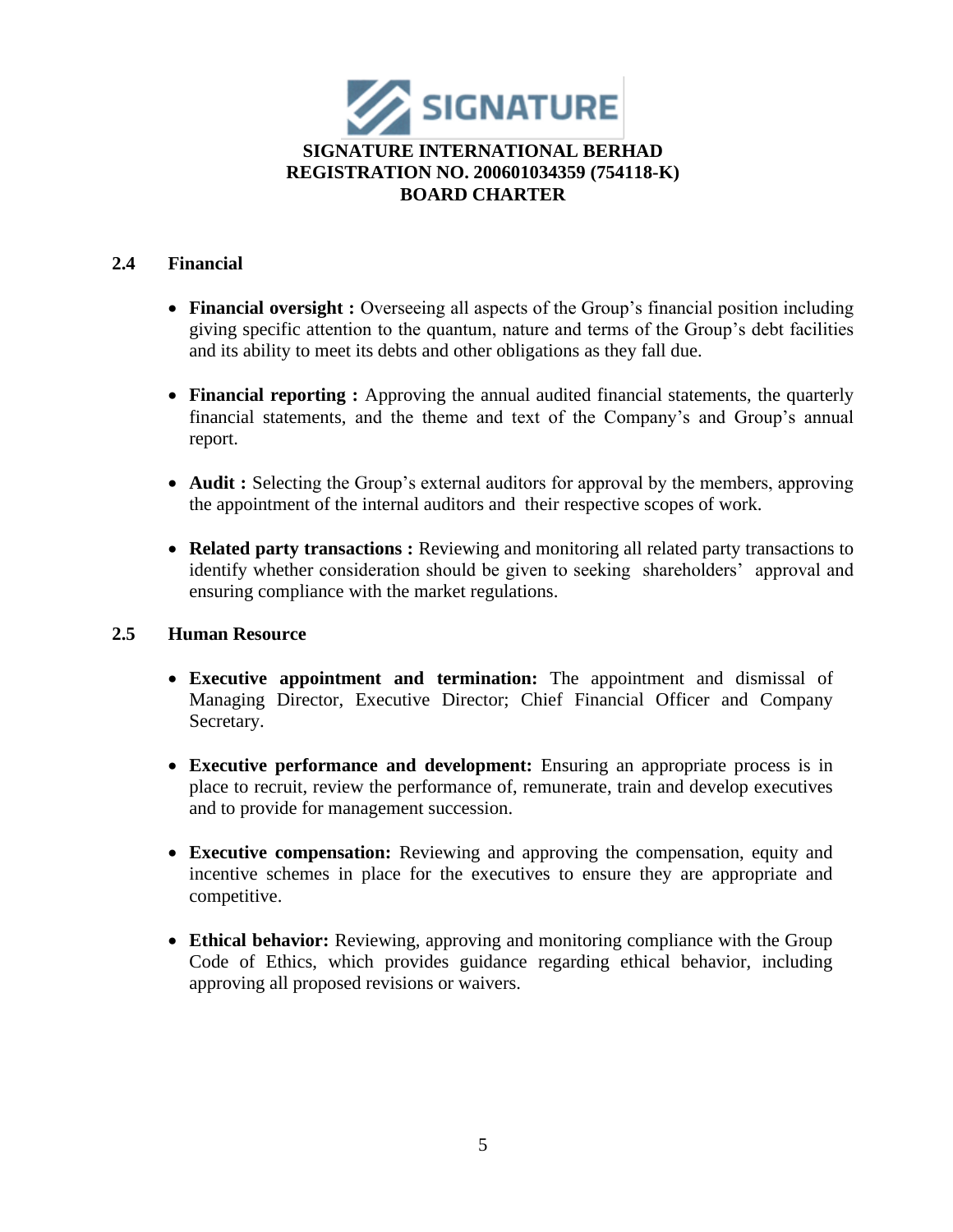

## **3. Position Description**

### **3.1 The Chairperson**

The Board is empowered by the Company to appoint a Chairperson. There must be division of roles between the Chairperson and Managing Director. In the absence of the Chairperson, the Directors present must elect a Director present to chair the meeting.

### **The Role of the Chairperson**

The role of the Chairperson is to ensure that the Board is functioning effectively and to undertake the following activities:

- provide leadership for the Board so that the Board can perform its responsibilities effectively;
- lead the Board in establishing and monitoring good corporate governance practices in the Group;
- lead board meetings and discussions;
- manage the interface between Board and management;
- ensure appropriate steps are taken to provide effective communication with stakeholders and that their views are communicated to the Board as a whole;
- set the board agenda and ensure that quality information to facilitate decisionmaking is delivered to Board members on a timely basis;
- encourage active participation and allow dissenting views to be freely expressed; and
- chair general meetings of shareholders.

## **3.2 Managing Director**

The key responsibilities of the Managing Director are:

- develop strategic direction of the Group;
- ensure Board decisions are implemented and Board directions are responded to;
- provide directions in the implementation of short and long-term business plans;
- provide strong leadership; i.e. effectively communicating a vision, management philosophy and business strategy to the employees;
- keep Board fully informed of all important aspects of the Group's operations and ensure sufficient information is distributed to Board members; and
- ensure day-to-day business affairs of the Group are effectively managed.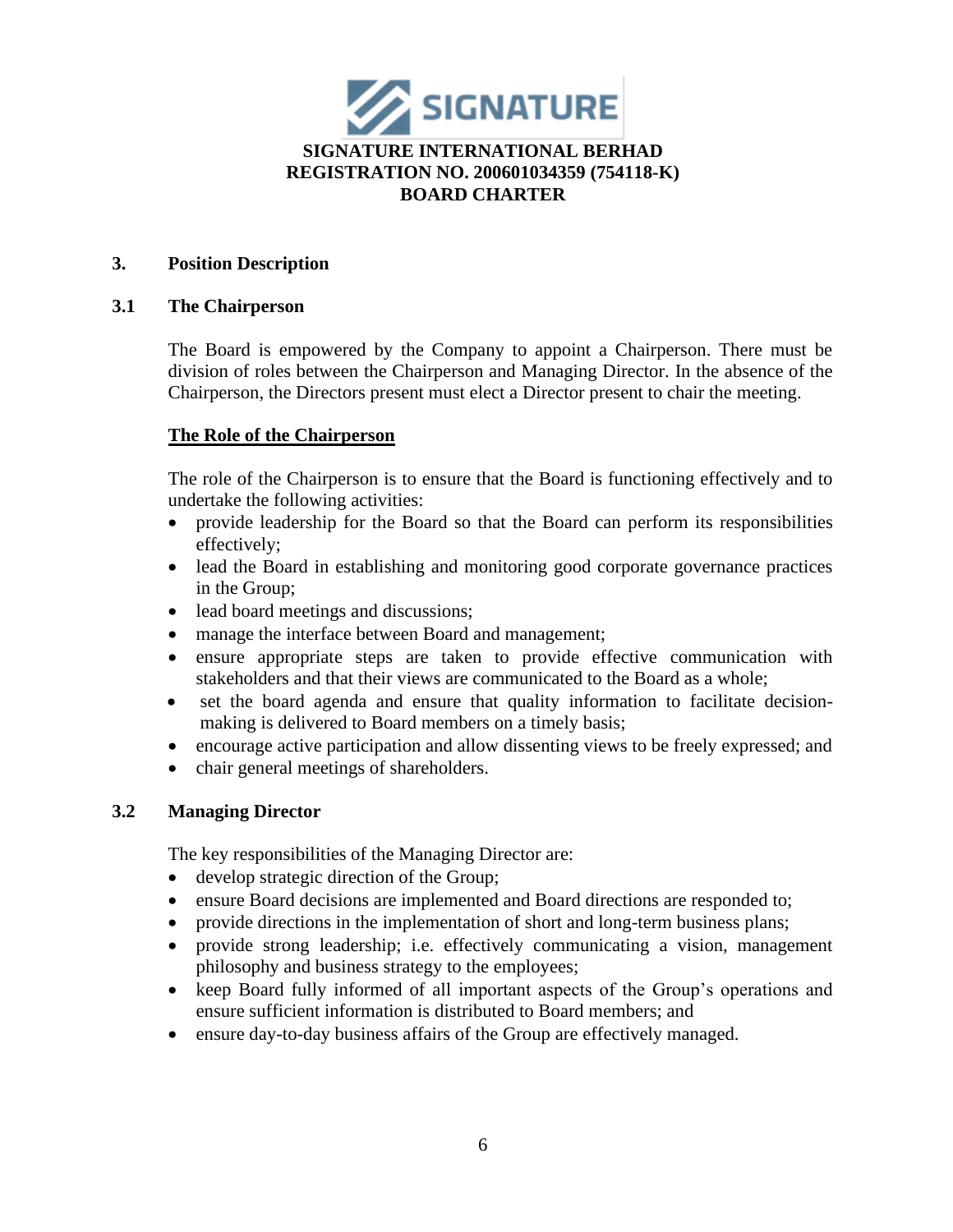

## **3.3 Independent Director**

In accordance with Paragraph 15.02 of the Listing Requirements, at any one time, at least two (2) or one-third of its Board, whichever is the higher, are independent directors. To foster greater objectivity in the boardroom, at least half of the Board shall compose of independent directors. An independent director must fulfill the provisions and definition of independent director of the Listing Requirements at all times and must declare their independence to the Board annually.

The tenure of an independent director should not exceed a cumulative term of nine years. Upon completion of the nine years, an independent director may continue to serve on the board subject to the director's re-designation as a non-independent director. The Board may, in exceptional cases and subject to the assessment of the Nomination Committee on an annual basis, recommend for an independent director, who has served in that capacity for more than nine years, to remain as an Independent Director subject to shareholders' approval.

The responsibilities of an independent director are:

- provide and enhance the necessary independence and objectivity to the Board;
- ensure effective checks and balance on the Board;
- mitigate any possible conflict of interest in policy-making process and the management of the Group;
- constructively challenge and contribute to the development of business strategy and direction of the Group; and
- ensure that adequate systems and controls to safeguard the interest of the Group are in place.

## **4. Senior Independent Director**

4.1 The role of Senior Independent Director, amongst others:

- act as a sounding board for the Chairman;
- ensure all independent directors have opportunity to input on the agenda, and advise the Chairman on the quality, quantity and timeliness of the information submitted by management that is necessary or appropriate for the independent directors to perform their duties effectively;
- consult the Chairman regarding board meeting schedules to ensure the independent directors can perform their duties responsibly and with sufficient time for discussion of all agenda items;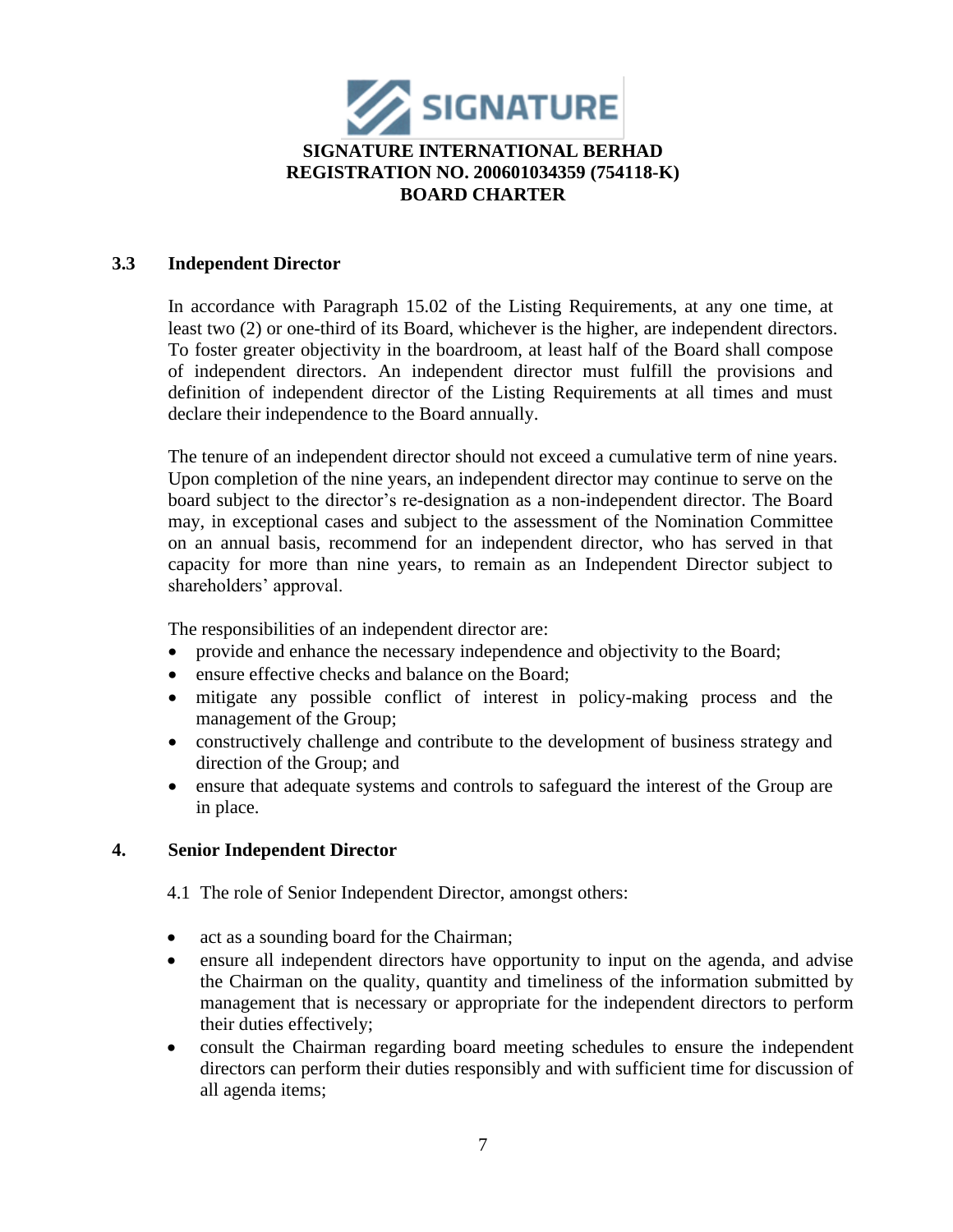

- serve as the principal conduit between the Independent Directors and the Chairman on sensitive issues; and
- serve as a designated contact for consultation and direct communication with shareholders on areas that cannot be resolved through the normal channels of contact with the Chairman or Managing Director.

## **5. Role of Individual Directors**

The principal roles of individual Directors include, amongst others:

- review and adopt a strategic plan for the Company;
- oversee the conduct of the Company's business to evaluate whether the business is being properly managed;
- succession planning, including appointing, training, fixing the compensation of and, where appropriate, replacing senior management;
- develop and implement an investor relations programme or shareholder communication policy for the Company; and
- review the adequacy and the integrity of the Group's internal control systems and management information systems, including systems for compliance with applicable laws, regulations, rules, directives and guidelines.

#### **6. Relationship between the Board and Management**

Subject to the formal delegations of authority, the Board delegates responsibility for the operation and management of the Group business to the Managing Director and the management team. Management is accountable to the Board and is to fulfill this responsibility through the provision of reports, briefings and presentations on a regular basis throughout the year.

Other executive and top management shall attend Board meetings by standing invitation.

The Board will adopt appropriate structures and procedures to ensure it retains its independence and functions independently of management. This will include the Non-Executive Directors meeting in the absence of management on a schedule basis.

Independent Directors may communicate with members of the senior management team at any time. In the ordinary course, communications between the Independent Directors and the senior management should be through Managing Director.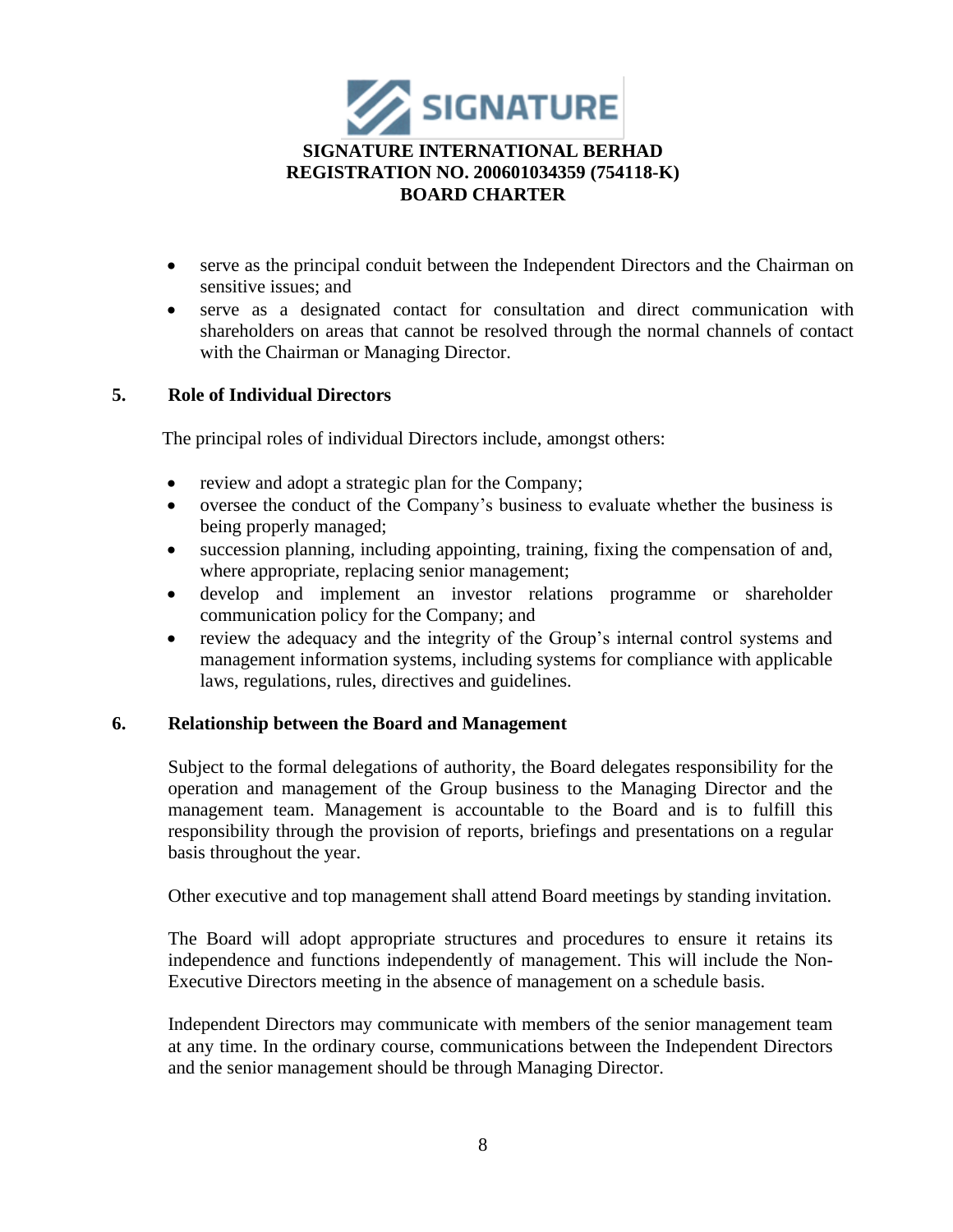

# **7. Formal Schedule of Matters Reserved for the Board's Decision**

The Board reserves full decision-making powers on the following matters:

- Conflict of interest issues relating to a substantial shareholder or a Director including approving related party transactions;
- Material acquisitions and disposition of assets not in the ordinary course of business including significant capital expenditures;
- Strategic investments, mergers and acquisitions and corporate exercises;
- Limits of authority;
- Treasury policies;
- Risk management policies; and
- Key human resource issues.

## **8. Investor and Stakeholder Liaison**

The Board's investor and shareholder liaison objective is to ensure that there is effective communications with its shareholders, the financial communities and other stakeholders that fairly and accurately reflect the Group. This is to help the Group to achieve a fair market value for its securities and optimum cost of capital and at the same time to facilitate investors and potential investors to make informed investment decisions.

The Board's investor and stakeholders relations initiatives are designed and driven by the following principles:

- The Board will always report its financial results and material developments to Bursa Securities, its shareholders and other stakeholders in an open, timely and comprehensive manner;
- The Board will communicate only through its designated spokespersons;
- The Board will proactively address reports and rumors, so as to avoid unnecessary speculation in its securities;
- The Board will give reasonable access to analysts and the media to help them have informed opinions of the Group, but will not seek to influence those opinions or to give information that is not available to the general public; and
- The Board will meet with its shareholders in the Company's Annual General Meeting and/or Extraordinary General Meeting to inform, and to obtain feedback from shareholders.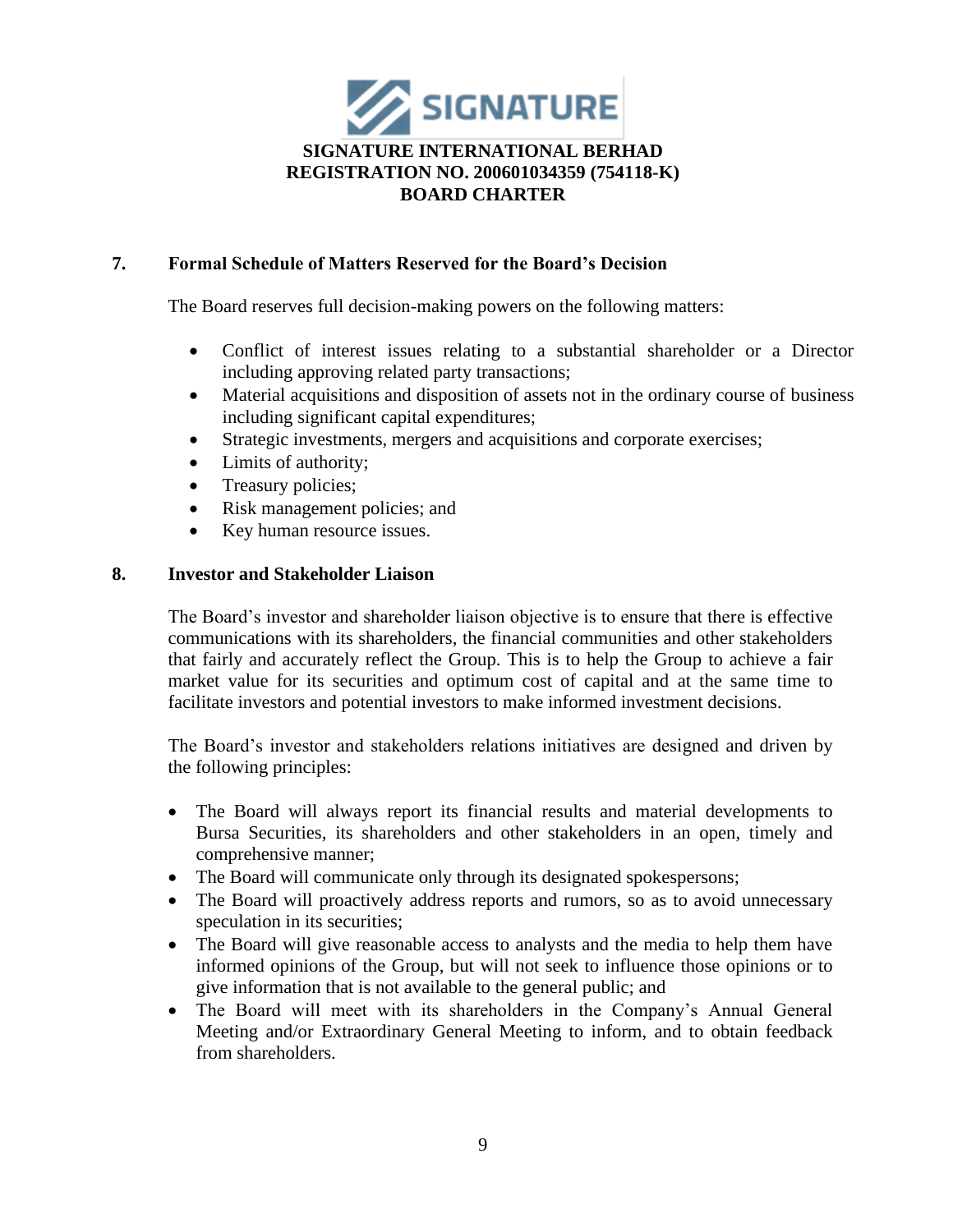

#### **9. Board Committees**

The Board may from time to time establish appropriate Committees to assist it in the discharge of its responsibilities. However, the Board will not delegate any of its decision making authority to those Committees.

The Board has established the following Committees:

- Audit and Risk Management Committee;
- Nomination Committee: and
- Remuneration Committee.

Each formally constituted Committee will have written terms of reference, approved by the Board. Formal minutes of each Committee meeting will be prepared and circulated to each of the Directors within the time frame set out in the relevant Committee's terms of reference, together with a clear list of recommendations and/or other matters and issues for the consideration of the full Board at the next Directors' meeting.

Where a Committee meeting is necessarily held a short time in advance of a Board meeting, for example where the Audit and Risk Management Committee completes its review of the financial statements only shortly in advance of the Board meeting to approve those accounts, the Board will accept a verbal report from the Chairperson of the Committee. However, this must be followed by formal written minutes within the prescribed timeframe.

The Board has sole responsibility for the appointment of Directors to Committees taking into account the needs of the Committees, legislative requirements, skill sets and the experience of the individual Directors.

The role, function, performance and membership of each Committee will be reviewed on an annual basis as part of the Board's appraisal process.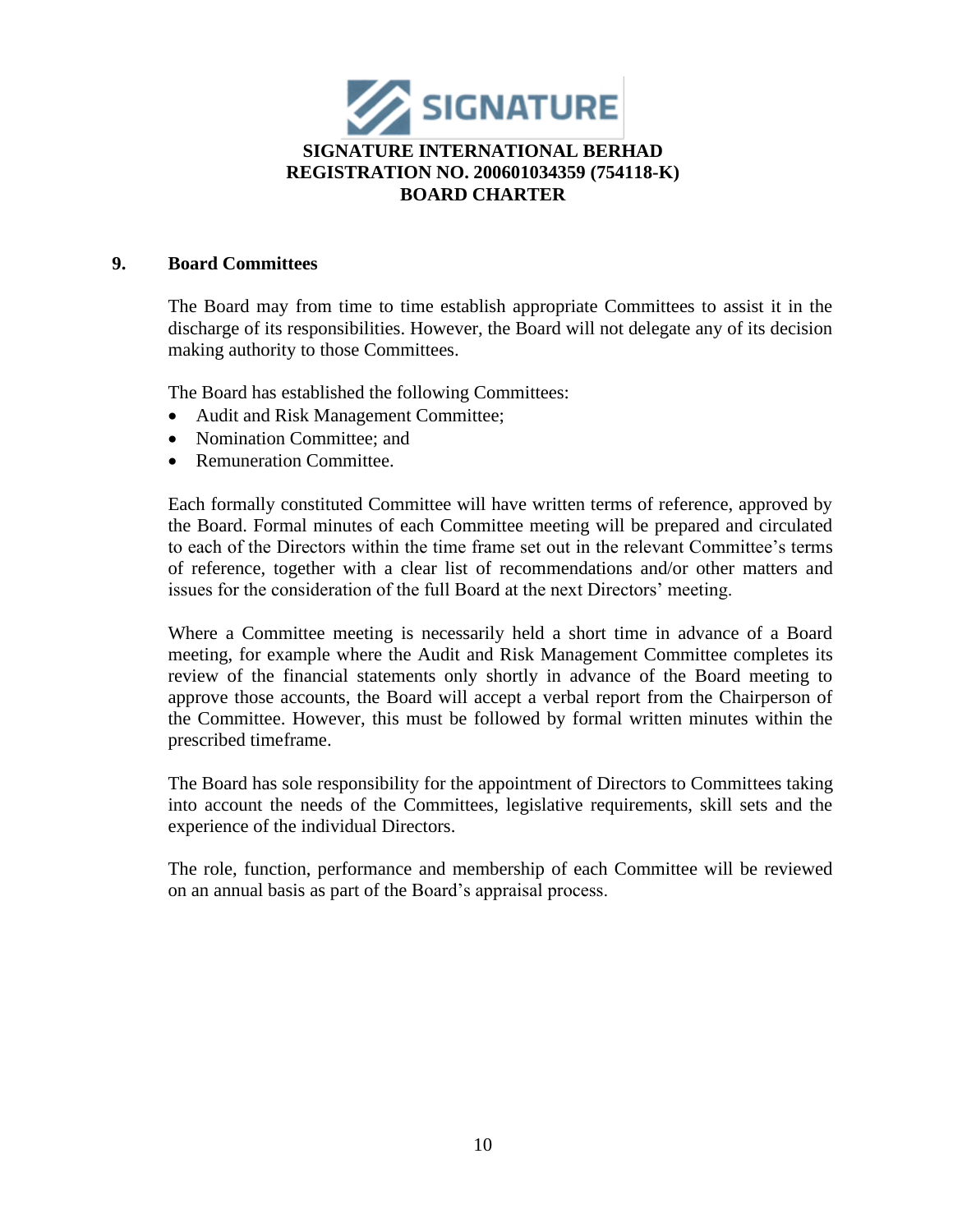

## **10. Meetings and Minutes**

Board meetings are held at least 4 times annually. The agenda for each meeting is dictated by the needs of the Board and the matters set out in the annual agenda for attention at a particular meeting.

Additional Board meetings can be convened by the Company Secretary at the request of any Director at any time by giving all Directors at least seven days' notice in writing. A meeting may, with the consent of all Directors, be convened with shorter notice.

Personal attendance of Board members at meetings is preferred. But, the Board and Board Committees may hold meetings at two or more venues using any technology (for example: teleconferencing and videoconferencing) that gives all members of the Board or the relevant Board Committee a reasonable opportunity to participate in the meeting.

In addition to the above, subject to relevant laws and guidelines, the following should be observed by Board:

- to meet on quarterly basis, but in any event, not less than once in every three (3) months, or wherever deemed necessary;
- all directors must attend at least 50% of the Board meetings held in each financial year or such other percentage as may be prescribed by the Listing Requirements;
- the quorum of the meetings shall be met pursuant to the Constitution of the Company;
- the participation of the director can be facilitated by means of video or telephone conferencing;
- head of the respective division units and relevant management personnel may be invited to attend the Board meetings;
- the Company Secretary shall be appointed as Secretary of the Board Meeting and minutes of meetings shall be taken and documented; and
- information should be supplied to the directors at least seven (7) days prior to the meeting in order for them to discharge their duties.

In lieu of meeting, the Board is allowed to carry out resolutions by way of circulation in accordance with the provisions of the Constitution of the Company.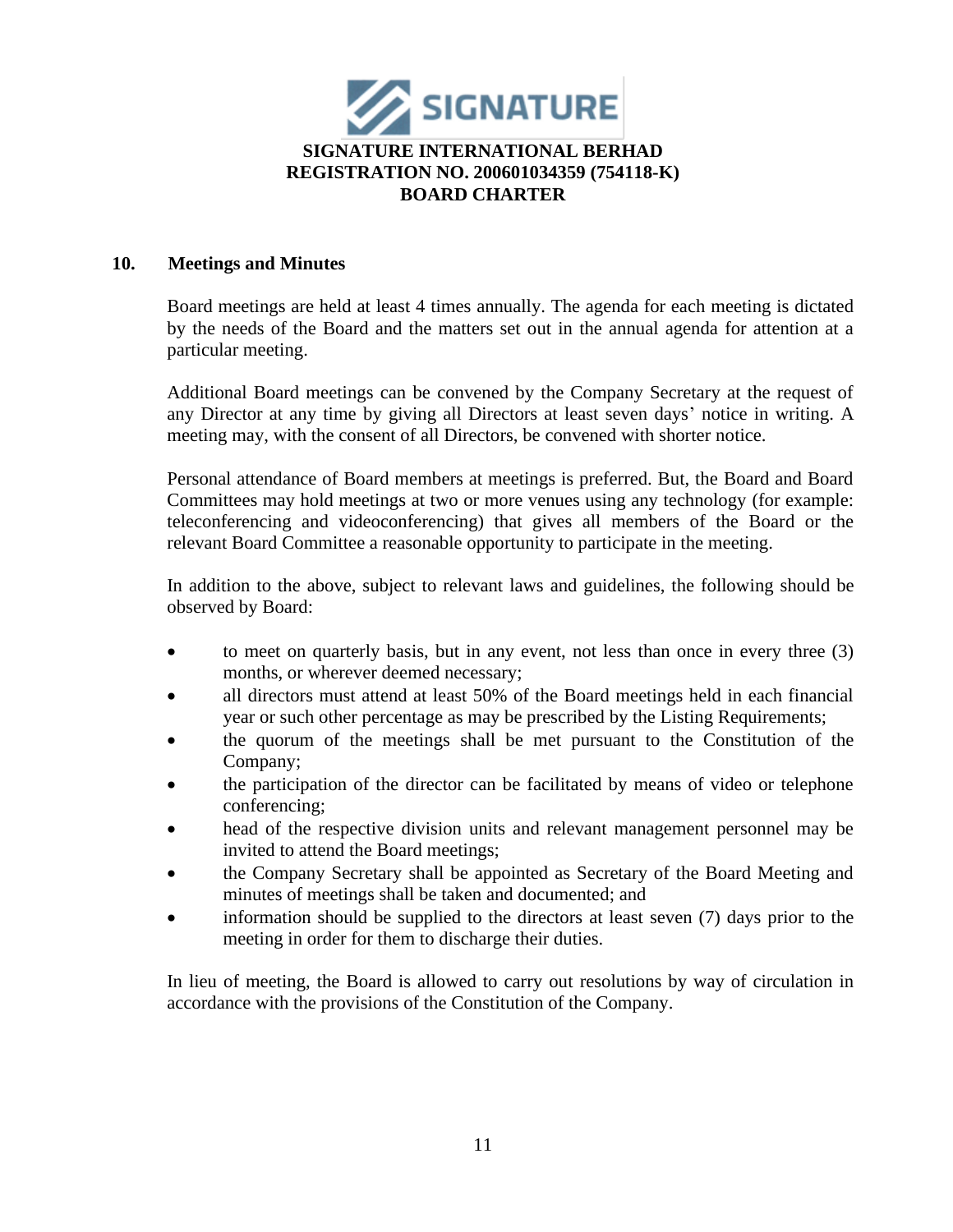

### **11. Access of Information and Resources**

The Board shall:

- have complete, adequate and timely information prior to Board meetings and on an ongoing basis;
- have the resources required to perform its duties;
- whether as a full Board or in the individual capacity have full and unrestricted access to any information and documents pertaining to the Group;
- whether as a full Board or in the individual capacity be able to obtain independent professional or other advice at the expenses of the Group through an agreed procedure laid down formally; and
- have full and unrestricted access to the advice and services of the Company Secretary.

## **12. Continuing Education Program and Training**

Directors are expected to undertake continuing professional education to enable them to discharge their duties effectively. While management, Company Secretary, Internal and External Auditors will brief the Board on changes in legislative, regulatory or industry framework which impact the Group, this is not a substitute for the Directors' efforts to seek continuous knowledge of the changes in the market regulations.

Based on the result of appraisal, the Nomination Committee would assist the Board to undertake an assessment of the training needs of each director.

All trainings attended by Directors shall be disclosed in the Annual Report. In special circumstances, valid justifications for non-attendance at any training by Directors for the financial year shall also be disclosed.

## **13. Performance Appraisal**

The Board reviews and evaluates individual directors' performance, its own performance and the performance of its Committees at least annually based on the report of the Nomination Committee.

# **14. Remuneration**

The Board will consider for adoption a remuneration policy established by the Remuneration Committee designed to enhance corporate and individual performance. The level of remuneration will be designed to attract and maintain talented and motivated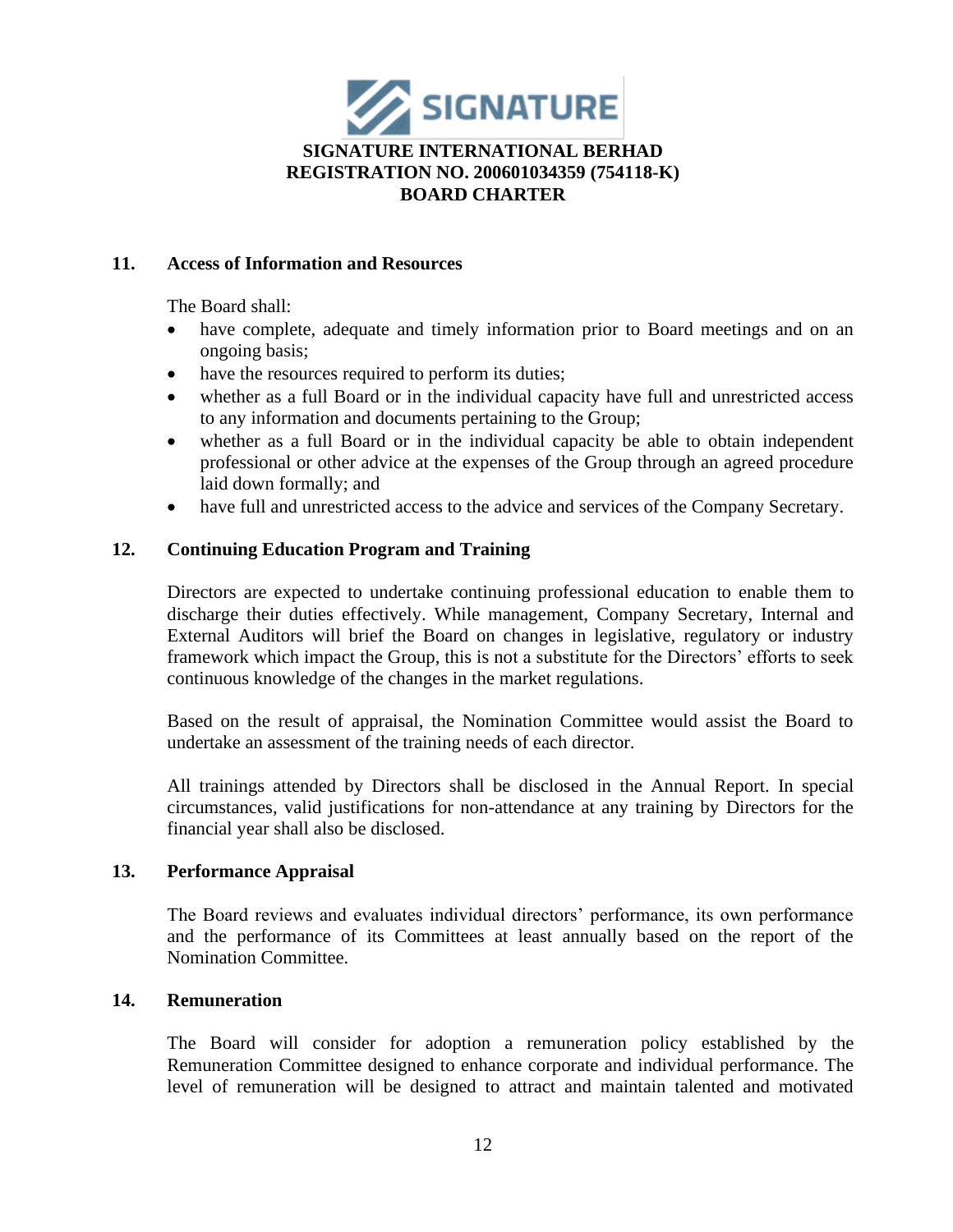

Directors and employees. Executive Directors are remunerated based on the Group's performance whilst the remuneration of the non-executive directors is determined in accordance with their and the level of responsibilities assumed.

The maximum amount of annual fees to be paid to directors will be recommended by the Board and subject to ordinary resolution of the shareholders.

Fees payable to non-executive Directors shall be paid by a fixed sum and not by a commission on or percentage of profits or turnover.

In fixing the remuneration to be paid to Directors who are not employees of the Group for serving on the Board and on Committees of the Board, the Board will consider the following:

- The compensation that is paid to Directors of other companies which are comparable in size to the Group.
- The amount of time it is likely Directors will be required to devote in preparing for and attending meetings of the Board and the Committees on which they serve.
- If a Committee on which a Director serves undertakes a special assignment, the importance of that special assignment to the Group and its shareholders.
- The risks involved in serving as a Director and a member of Board Committees.

## **15. General Meetings**

The Company regards the Annual General Meeting ("AGM") as an important event in the corporate calendar of which all Directors and key senior executives should attend.

The Company regards the AGM as the principal forum for dialogue with shareholders and aims to ensure that the AGM provides an important opportunity for effective, transparent and regular communication with, and constructive feedback from, the Company's shareholders.

The Chairman encourages active participation by the shareholders during the AGM.

The Chairman and, where appropriate, the Managing Director responds to shareholders' queries during the meeting. Where necessary, the Chairman will undertake to provide a written answer to any significant question that cannot be readily answered at the meeting.